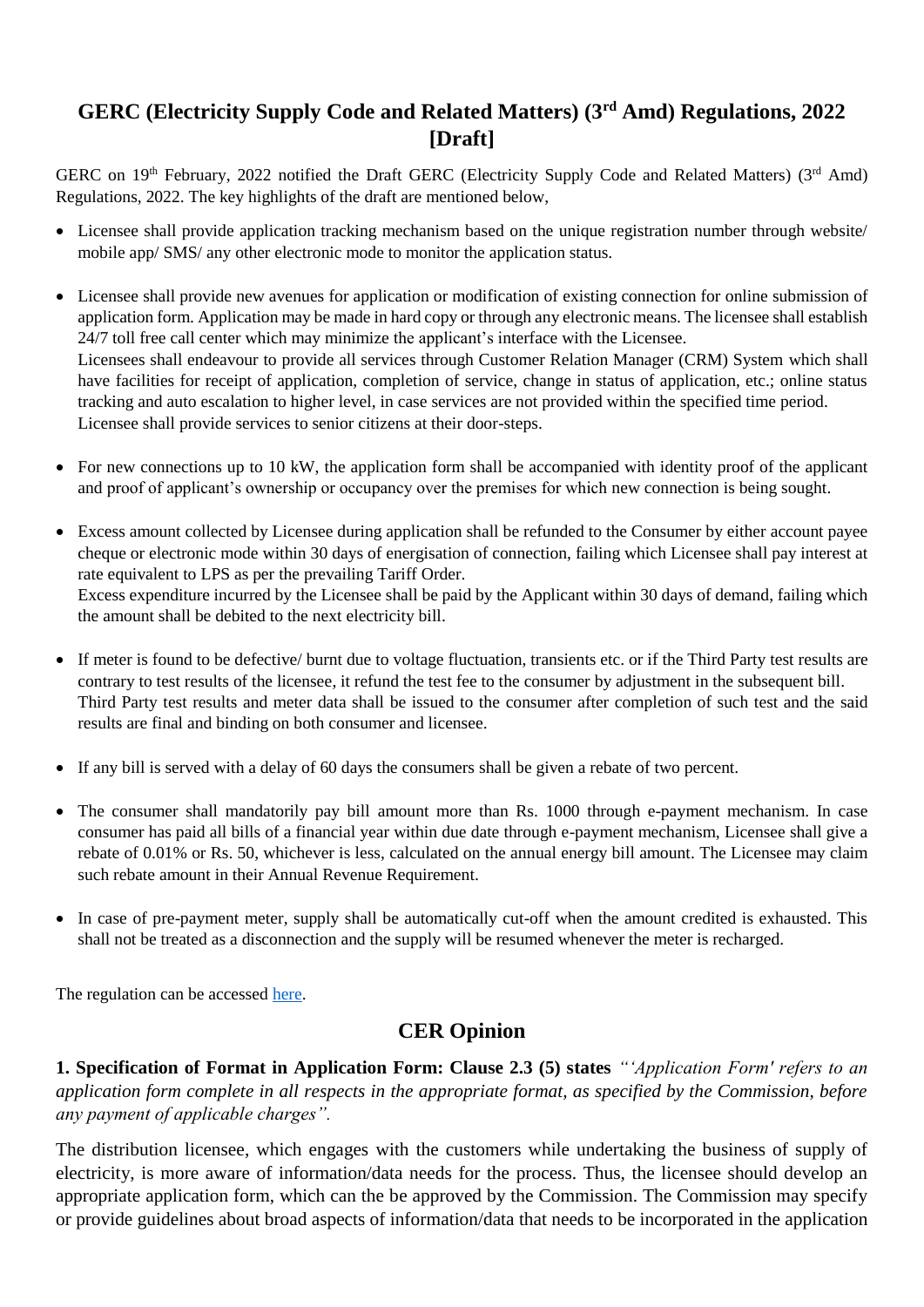form. The task of specifying an application format (by the Commission) would make the same task burdensome for the Commission and rigid for the licensee.

**2. Adjustment of Excess Amount: Clause No. 4.35** states *"The excess amount, if any, shall be refunded to the Consumer by issuing account payee cheque or by electronic mode within 30 days of energisation of connection, failing which the Licensee shall be liable to pay interest at a rate equivalent to the Late Payment Surcharge as per the prevailing Tariff Order issued by the Commission. The Applicant/ Consumer shall be given the detailed bill showing the details of item-wise estimation and actual expenditure along with itemwise figures of variance to the extent possible. Further, if Applicant/ Consumer seeks further information, the Distribution Licensee shall furnish the same or state the reasons for not furnishing the same within 10 days of receipt of such request."*

It is suggested that in case the excess amount under consideration is less than or equal to 50% of the (average) monthly bill, the amount may be adjusted in the subsequent monthly bill along with the due interest. If the 'actual' bill of the next month is lower than the amount to be adjusted, the remainder should be credited to the consumer's bank account (or e-wallet).

In case the excess amount is more that 50% of the monthly bill under consideration, the amount should be refunded to the consumer/ prosumer/ applicant as per the Draft Clause No. 4.35.

This would reduce the administrative cost associated with multiple financial transactions to be undertaken.

Further, the need for issuing a cheque should be minimized and online transactions be encouraged as the cost of issuing a cheque and its handling by the consumers would have associated transaction cost and time delay.

**3. Maintenance of List of Third Parties at Licensee offices: Clause No. 6.30** states *"The meter may be tested for accuracy at a third party facility approved by the Commission, if so desired by the consumer. The list of third party agencies approved by the Commission for testing of meters shall be available in their various offices as well as on the website of the licensee".*

Given that most of the information is accessible now through online platforms, the maintenance of a physical list of *'third party agencies'* at the offices of the licensee is devoid of purpose and would impose unnecessary burden on the offices of the licensee. However, the licensee should ensure that updated list is timely available eon its web portal and is easily navigable. In the absence of the same, the Commission may respond appropriately to penalize the licensee. The utility officials, if enquired, should direct the consumer to such webpages.

**4. Restoration of Supply:** Para (2) of **Clause Nos. 6.42 and 6.46** states *"Non-availability of meter with Licensee shall not be a reason for delay in restoration of supply."* 

The above clause may be construed to mean that the supply of electricity may also be made available 'without meter', in case of unavailability of meter with the license. To ensure that such situation does not arise and the consumer is able to get the supply in time, an option to the consumer to procure the meter (which is generally available) avoids such a situation. This aspect may be included appropriately in the above clause.

**6. Electronic Billing System for Spot Billing: Clause 6.52** states *"The bill will be delivered to the consumer immediately in case of spot billing. In all other cases, the licensee shall ensure that the bill is delivered to the consumer by hand/post/courier/any electronic mode at least 10 days prior to the due date of payment."*

The draft clause provides for electronic delivery of bill in cases other than spot billing. It is suggested that electronic delivery of bill may be made available for spot billing as well, by linking the handheld billing device through appropriate means, to send electronic bills through SMS/ e-mail/ WhatsApp/ etc., which may be accessible through the web portal as well. This would avoid usage of paper for printing and ensure that bills are easily accessible to the consumers.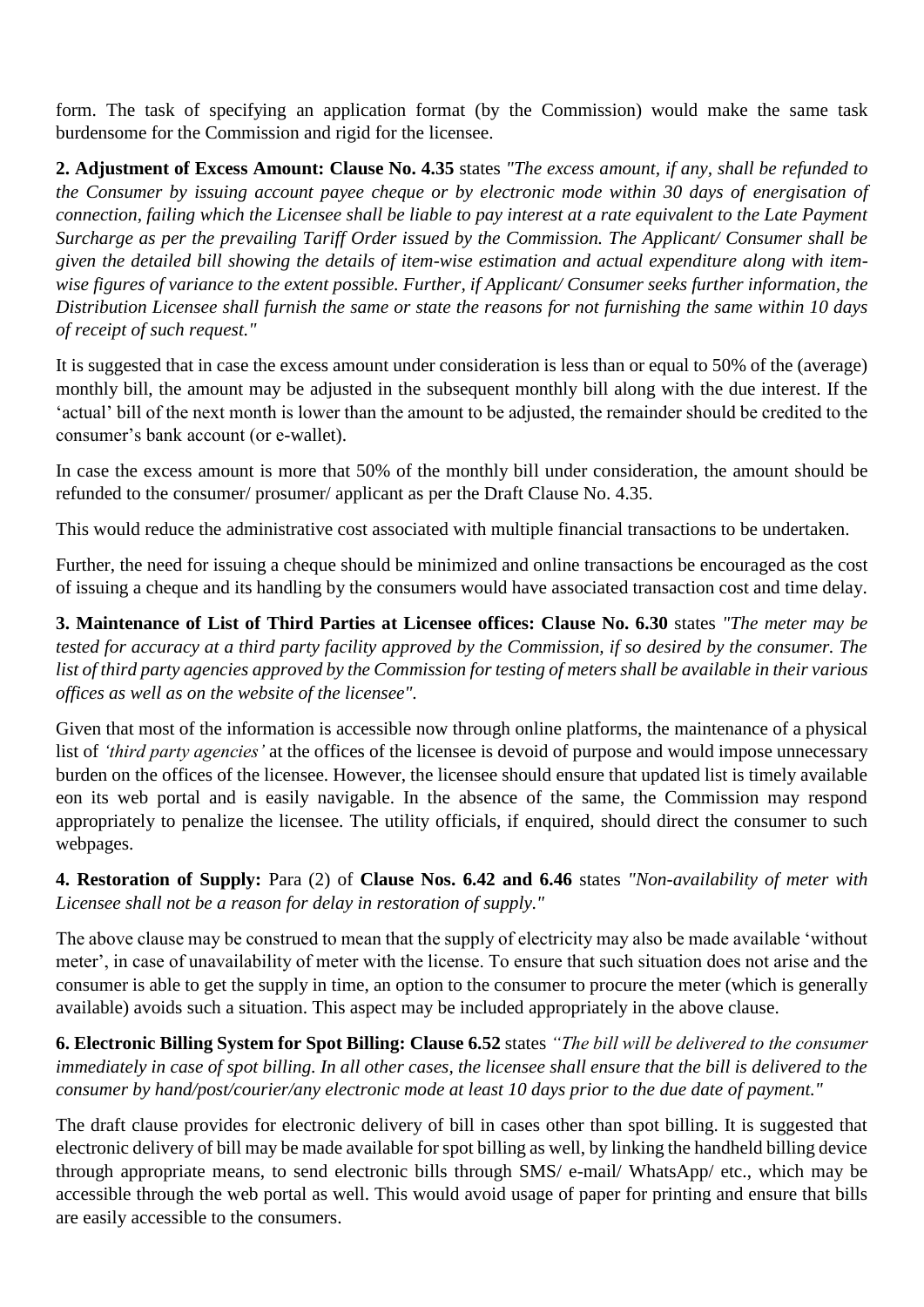The licensee should be obligated to archive and make available the billing and payment history to the consumer for as long a time period as feasible (at least for a period of 10 years).

**7. Delivery/Receipt of Bill: Clause 6.53** states *"If a consumer does not receive the bill within 7 days of normal bill issue date, he may obtain a duplicate bill from the concerned billing office of the licensee. The licensee shall issue a duplicate bill immediately if the consumer contacts the licensee's office in person/ telephonically, or on the date of acknowledgement if received by post. Non-receipt of the bill shall not entitle the consumer to delay payment beyond the due date. If any bill is served with a delay of 60 days the consumers shall be given a rebate of two percent."*

In case of delay of reception of bill, the party bearing the burden of proof must be clarified in the Regulations. As such, a clear definition of 'Delivery of Bill' may be incorporated in these Regulations. This definition may mean delivery of bill through email (which hasn't bounced back to sender)/ SMS or courier (which receipt tracking showing delivery of bill), etc. 'Delivery of bill' should be supplemented with SMS/ email with information of amount payable, bill number and due date etc.

**8. Rebate on e-payment and its inclusion in the ARR**: Second para of **Clause 6.74** *states "The consumer shall mandatorily pay bill amount more than Rs. 1000 through e-payment mechanism. The Licensee shall give a rebate of 0.01% or Rs. 50, whichever is less, calculated on the annual energy bill amount, to such consumer who has paid all the bills of a financial year within due date of payment of such bills through e-payment mechanism. The Licensee may claim amount of such rebate given to the eligible consumer in their Annual Revenue Requirement."*

Due to ease of associability to pay through online portals, most people would gradually prefer to pay by epayment mode. In any case, an incentive of 0.01% (i.e. 10 paisa on a bill of Rs. 1000) is insignificant to make any impact on the choice of payment method. Furthermore, allowing passage of the overall incentive given to all customers, if passed through the ARR, would essentially the consumers themselves to pay for it (with limited differential impact on e-paying vs non-e-paying consumers). Given its superficial impact, this provision may be excluded.

**9. Issuance of e-receipts: Clause 6.80** states *"Receipt shall be issued to the consumer for payment of bills made. In all cases, payments shall be acknowledged in the next bill."*

It is suggested to specifically include e-receipts reduce dependency on paperwork.

**10. Pre-payment Meter: Clause 8.3 (7)** states *"In case of pre-payment meter, supply shall be automatically cut-off when the amount credited is exhausted. This shall however not be treated as a disconnection and the supply will be resumed whenever the meter is recharged."*

The given clause may be interpreted in a way to mean that the recharge amount is only linked to energy charges. This clause must therefore be amended to include the fixed charges as well. 'Whenever' meter is recharges seems to disregard amount of recharge that may be required to resume supply. It is suggested that the clause be rephrased to *'This shall however not be treated as a disconnection and the supply will be resumed whenever the meter is recharged with the requisite amount.'*

It is further suggested that warning SMS/ email be sent on the registered mobile number/ email address and additionally notifications be sent on a mobile application of the licensee on the consumption of 50%, 85% and 95% credit amount. Alternatively the notification sent may also display the remaining days of supply (based on average historical consumption), in order to make the consumer aware of the demand/ consumption pattern, and to allow the consumer to top-up the credit balance before the supply is cut-off.